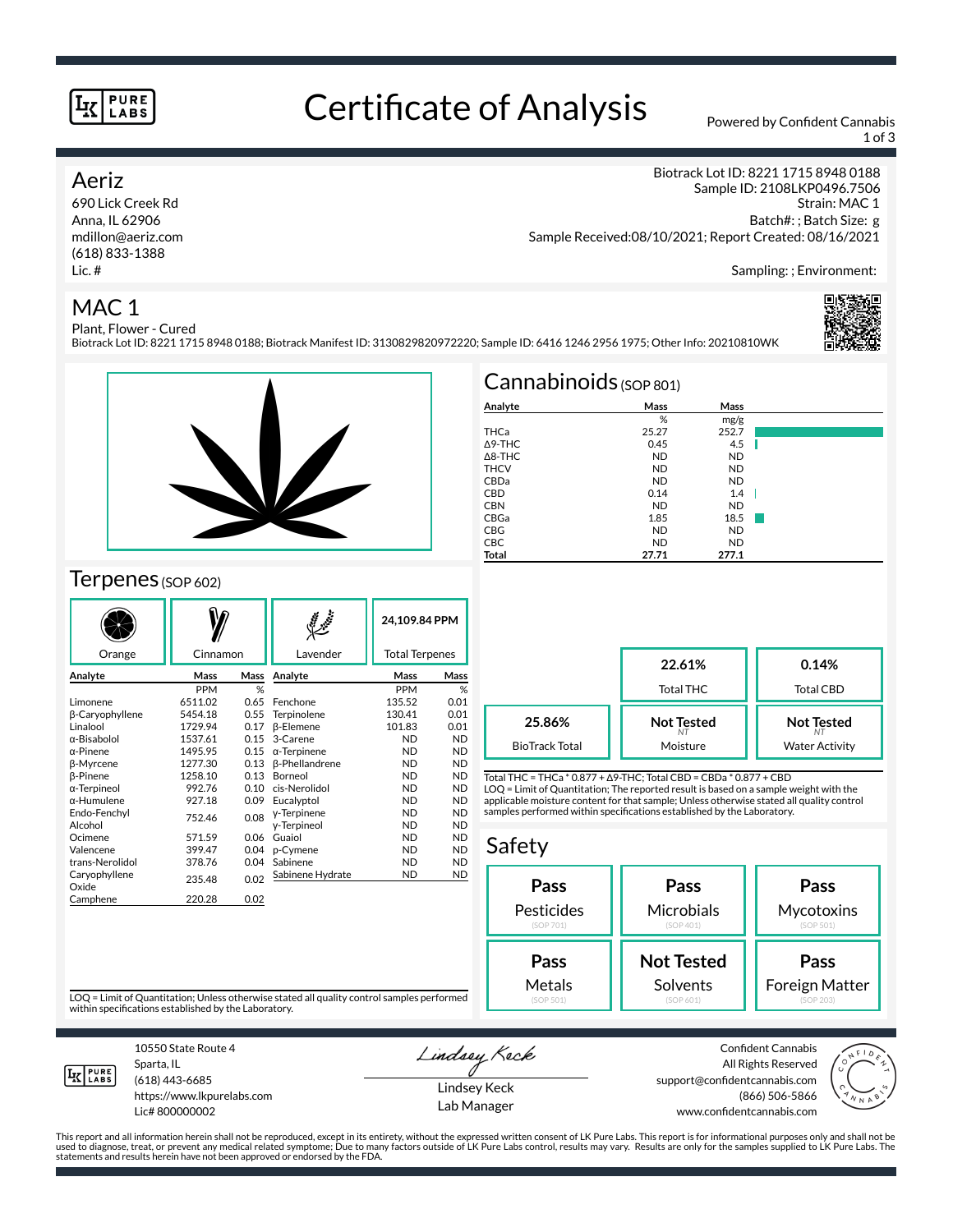#### **PURE LABS**

# Certificate of Analysis Powered by Confident Cannabis

2 of 3

#### Aeriz

690 Lick Creek Rd Anna, IL 62906 mdillon@aeriz.com (618) 833-1388 Lic. #

Biotrack Lot ID: 8221 1715 8948 0188 Sample ID: 2108LKP0496.7506 Strain: MAC 1 Batch#: ; Batch Size: g Sample Received:08/10/2021; Report Created: 08/16/2021

Sampling: ; Environment:

### MAC 1

Plant, Flower - Cured Biotrack Lot ID: 8221 1715 8948 0188; Biotrack Manifest ID: 3130829820972220; Sample ID: 6416 1246 2956 1975; Other Info: 20210810WK

| <b>Pesticides</b>                                                                                                                                   |            |       |      | Pass          | <b>Microbials</b>                    |            |            | Pass          |
|-----------------------------------------------------------------------------------------------------------------------------------------------------|------------|-------|------|---------------|--------------------------------------|------------|------------|---------------|
| Analyte                                                                                                                                             | <b>LOO</b> | Limit | Mass | <b>Status</b> | Analyte                              | Limit      | Mass       | <b>Status</b> |
|                                                                                                                                                     |            |       |      |               |                                      | CFU/g      | CFU/g      |               |
|                                                                                                                                                     |            |       |      |               | Aerobic Bacteria                     | 10000      | 21         | Pass          |
|                                                                                                                                                     |            |       |      |               | Bile-Tolerant Gram-Negative Bacteria | 100        | ND.        | Pass          |
|                                                                                                                                                     |            |       |      |               | Coliforms                            | 100        | ND.        | Pass          |
|                                                                                                                                                     |            |       |      |               | E. Coli                              | $\circ$    | ND.        | Pass          |
|                                                                                                                                                     |            |       |      |               | Salmonella                           | $\circ$    | ND.        | Pass          |
|                                                                                                                                                     |            |       |      |               | Yeast & Mold                         | 1000       | ND.        | Pass          |
| TNTC = Too Numerous to Count; Unless otherwise stated all quality control samples<br>performed within specifications established by the Laboratory. |            |       |      |               |                                      |            |            |               |
|                                                                                                                                                     |            |       |      |               | <b>Heavy Metals</b>                  |            |            | Pass          |
|                                                                                                                                                     |            |       |      |               | Analyte                              | <b>LOO</b> | Mass       | <b>Status</b> |
|                                                                                                                                                     |            |       |      |               |                                      | <b>PPM</b> | <b>PPM</b> |               |

|          | <b>PPM</b> | <b>PPM</b> |      |
|----------|------------|------------|------|
| Arsenic  |            | ND         | Pass |
| Cadmium  |            | ND         | Pass |
| Chromium |            | ND         | Pass |
| Lead     |            | ND         | Pass |
| Mercury  |            | <b>ND</b>  | Pass |
|          |            |            |      |

LOQ = Limit of Quantitation; Unless otherwise stated all quality control samples performed within specifications established by the Laboratory.

| Mycotoxins   |     |       |            | Pass        |  |  |
|--------------|-----|-------|------------|-------------|--|--|
| Analyte      | loc | Limit |            | Mass Status |  |  |
|              | PPB | PPB   | <b>PPB</b> |             |  |  |
| Β1           |     | 0.10  | <b>ND</b>  | Pass        |  |  |
| B2           |     | 0.10  | <b>ND</b>  | Pass        |  |  |
| G1           |     | 0.10  | <b>ND</b>  | Pass        |  |  |
| G2           |     | 0.10  | <b>ND</b>  | Pass        |  |  |
| Ochratoxin A |     | 0.10  | <b>ND</b>  | Pass        |  |  |

LOQ = Limit of Quantitation; Unless otherwise stated all quality control samples<br>performed within specifications established by the Laboratory.

LOQ = Limit of Quantitation; Unless otherwise stated all quality control samples performed within specifications established by the Laboratory.

10550 State Route 4 Sparta, IL

Lindsey Keck

Confident Cannabis All Rights Reserved support@confidentcannabis.com (866) 506-5866 www.confidentcannabis.com



Lindsey Keck Lab Manager

This report and all information herein shall not be reproduced, except in its entirety, without the expressed written consent of LK Pure Labs. This report is for informational purposes only and shall not be<br>used to diagnos



(618) 443-6685